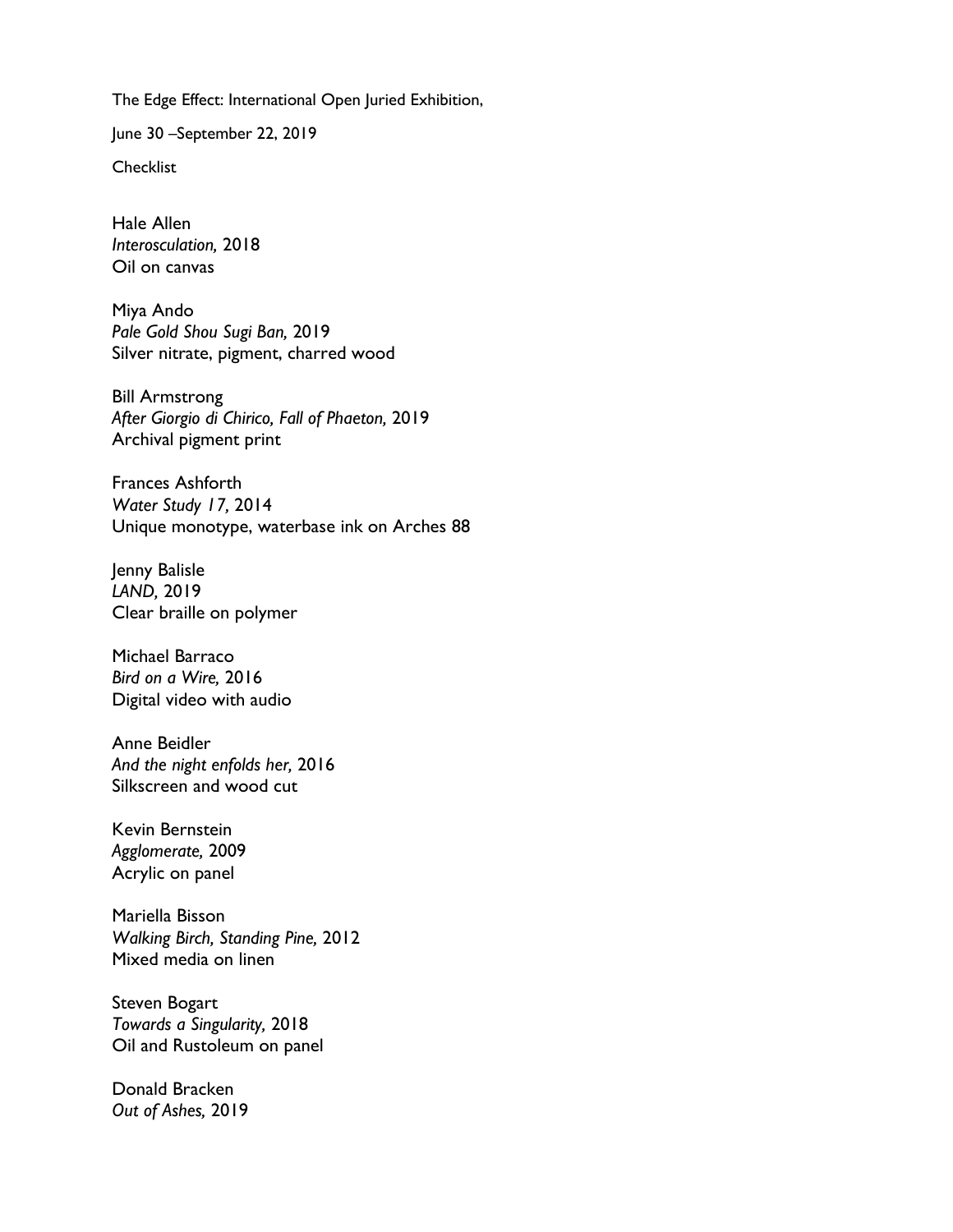Wood ash, charcoal, acrylic on burlap

Jeff Briggs *Race Brook,* 2019 Oil on canvas

Renee Brochu *Late Summer Green,* 2018 Oil on canvas

Lisa Brody *Weeds and rocks,* 2018 Ink on Japanese paper

Bethany Brooke *Opia,* 2019 Oil on canvas

Ashley Busby *Periphery,* 2017 Oil on canvas

Lindsay Carone *iHome (Log Cabin Quilt),* 2018 3rd party fabric printed w/ Apple logo, other printed fabric

Emma Childs *Heat Wave,* 2018 Acrylic on canvas

John Clarke *Winter Afternoon,* 2017 Pastel and pencil over archival pigment print

Liz Dexheimer *Domain Interchange Green Suite II,* 2018 Oil on canvas

Gail Dressner *Proxima B,* 2017 Acrylic

Catherine Eaton Skinner *Stacks XI,* 2017 Photoencaustic, oil stick, paper on panel

Emily Fisher *Ice Fisherman, North Salem, NY,* 2018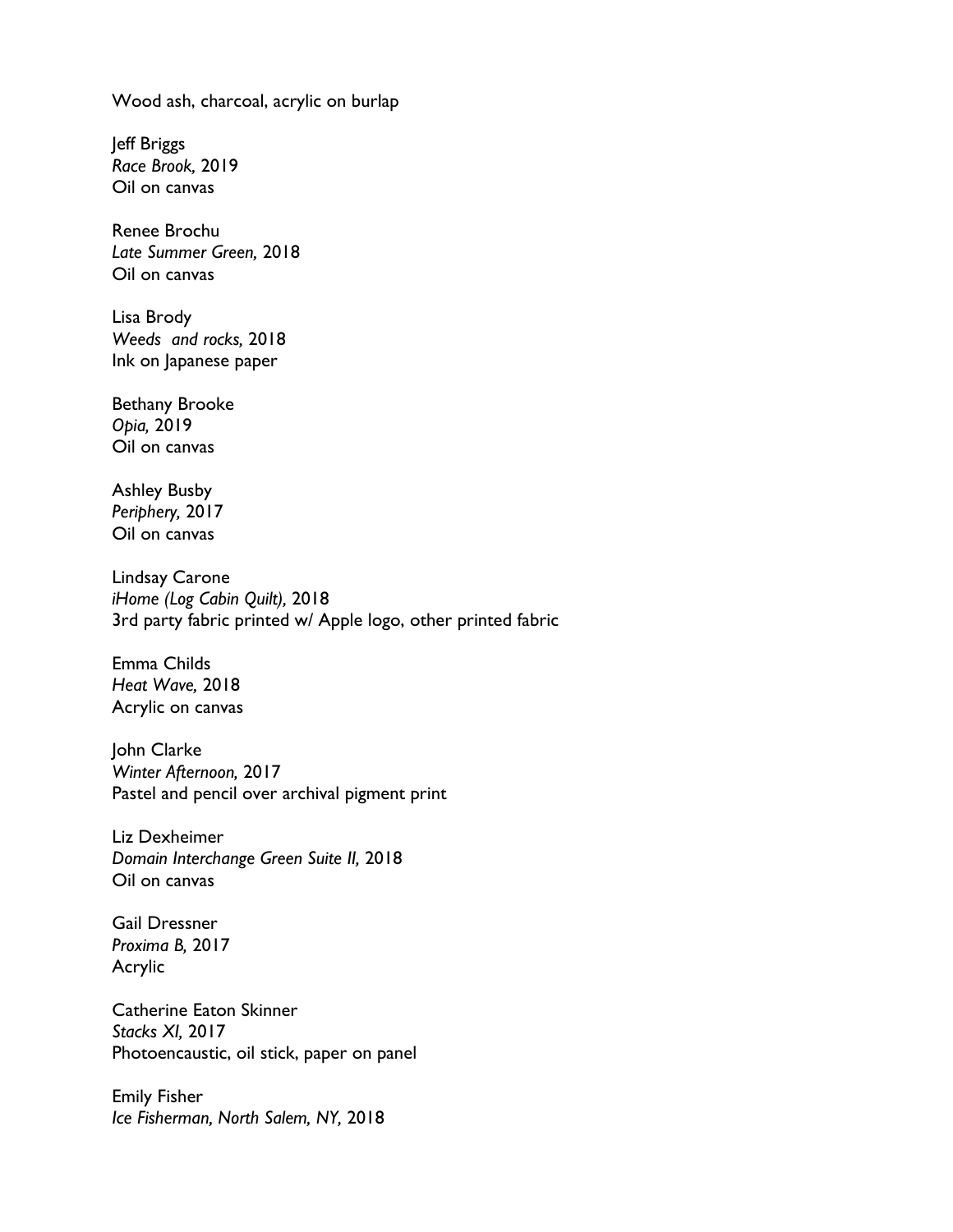## Photograph

Michele Gage *Wet Feet,* 2019 Watercolor on paper

Ashley Garrett *Furies,* 2016 Oil on canvas

Suzan Globus *Firebird,* 2018 Acrylic, gold leaf on bark

Mikhail Gubin *Mutants,* 2019 Oil on canvas

Nadia Haji Omar *Munru(3)/sa,* 2018 Acrylic and dye on canvas

Adrian Hatfield *After The Nightmare,* 2017 Oil on panel

Lisa Hesselgrave *Light Thief / Runner,* 2018 Oil on linen

George Hrycun *Illic,* 2018 Colored pencil on paper

Richard Hughes *Blue Jay Way,* 2017 Photograph

Austin Irving *16th Street & Georgina Ave, No. 2, Santa Monica, CA,* 2016 Large format color negative

Sung Hwa Kim *The Flowers of Evil,* 2019 Acrylic on vinyl

Vera Kirilenko *7,* 2018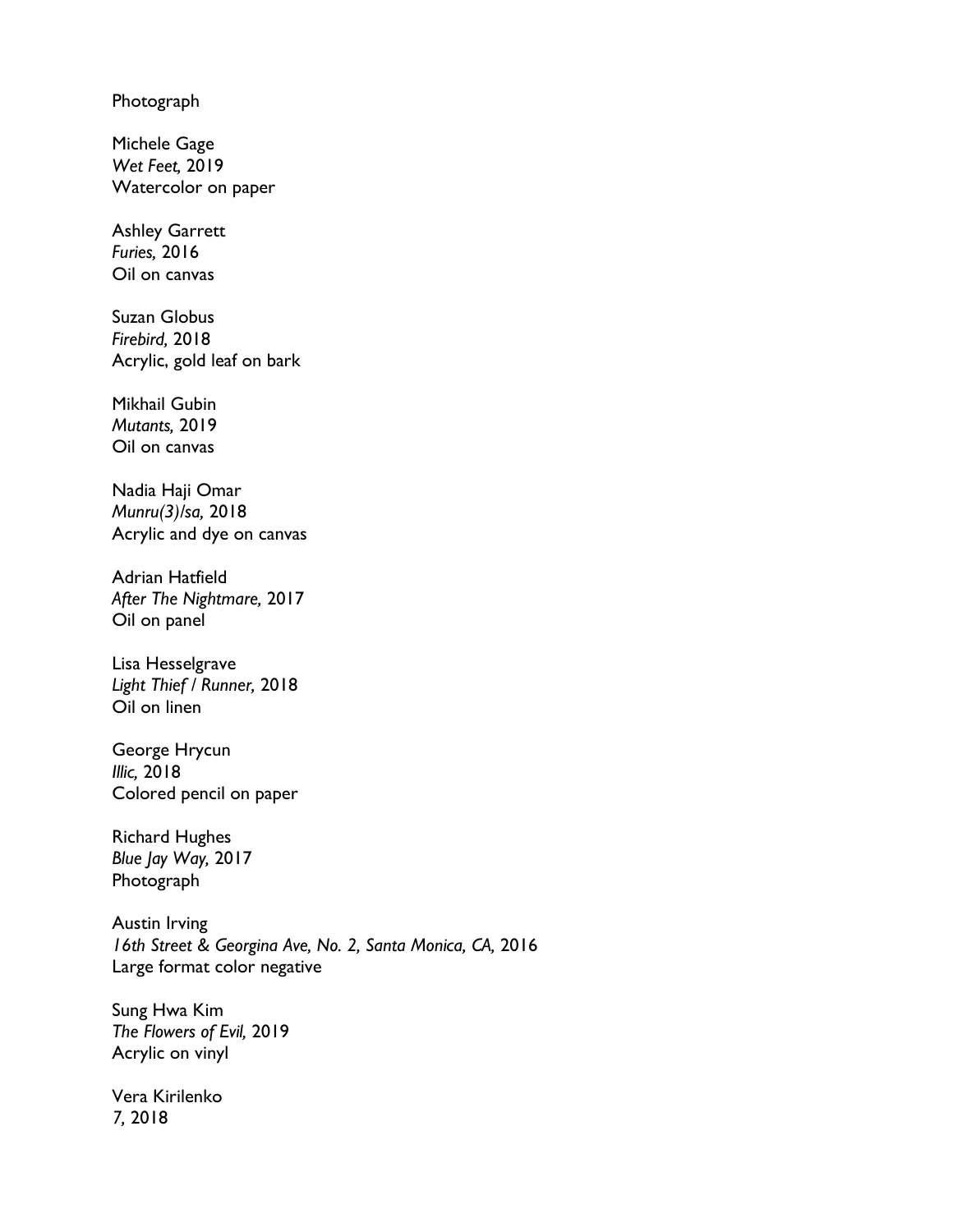Mixed media

Lara Knutson *Crevice,* 2019 Reflective glass fabric, Mylar, leather

Geneviève L'Heureux *Fracture III (state 2),* 2017 Etching, aquatint on Somerset paper

Fei Li *The Hidden Dimension and Other Observations No. 133,* 2017 Ink on paper

Jenna Lynch *Like Looking Through Silk, Venice,* 2018 Photograph

Cynthia MacCollum *Ct Invasive Species, a visual guide,* 2019 Flasche paint on newspaper

Sascha Mallon *Temporary Constellations,* 2018 Ceramic, glazed, wood shelf, lace

Norma Minkowitz *Detour,* 2018 Fiber

Nancy Moore *Portrait of a Woman II,* 2015 Watercolor, wax crayon, metallic paint, gouache

Lael Morgan *Drive,* 2014 Oil on canvas

Pamela Moulton *Red Blooming Algae,* 2017 Manmade materials, mixed media

Patty Mullins *Trace,* 2018 Oil on canvas

Tim Needles *Fragmented Ecology,* 2019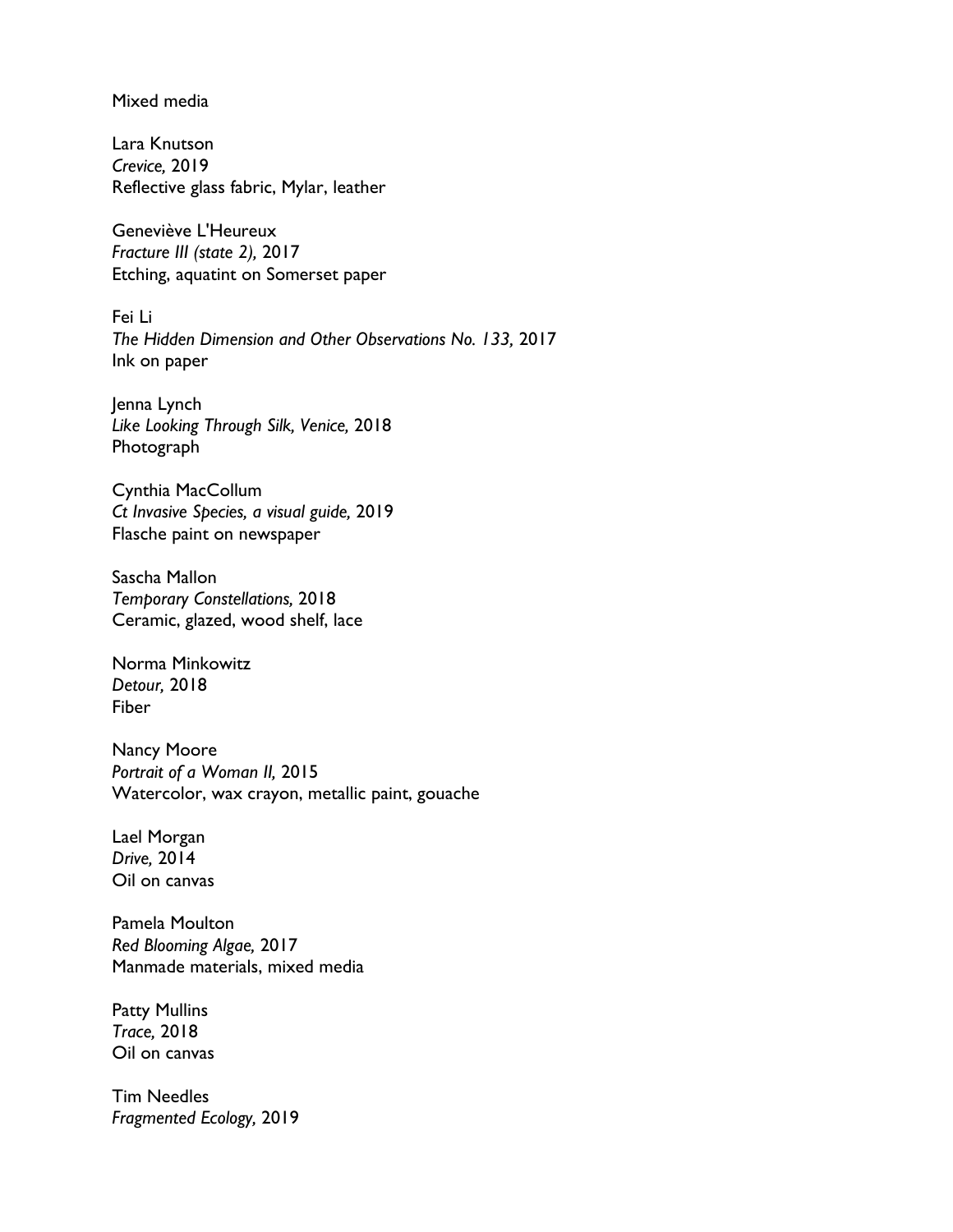Mixed media

Bonnie Neumann *Untitled,* 2018 Oil on panel

John O'Dowd *Into the Deep,* 2019 Oil, dry pigment on linen

Kerstin Paillard *Luna Septentrionalis,* 2018 Pigments on linen stretched canvas

Kathryn Poch *Mountain Theater,* 2018 Oil on anodized aluminum

Aleksandar Popovic *Glacier/Dislodged 2.jpg,* 2017 Oil and wax on linen

Tanya Prather *Primordial Energy,* 2018 Ecoprint, botanical dyes on silk

Leah Raintree *hand that breaks the weather: Emerald,* 2019 Gelatin silver print, ed 1/1 AP

Jennifer Song *Balcony,* 2019 Inkjet print, photographed using 4x5 color negative film

Ileana Soto *Scorched Earth,* 2018 Fiber art

Gerri Spilka *Edge #1,* 2011 Fiber, cotton quilt

Tedd Stratis *Twilight #3,* 2008 Oil on canvas

Topher Straus *Black Canyon National Park,* 2019